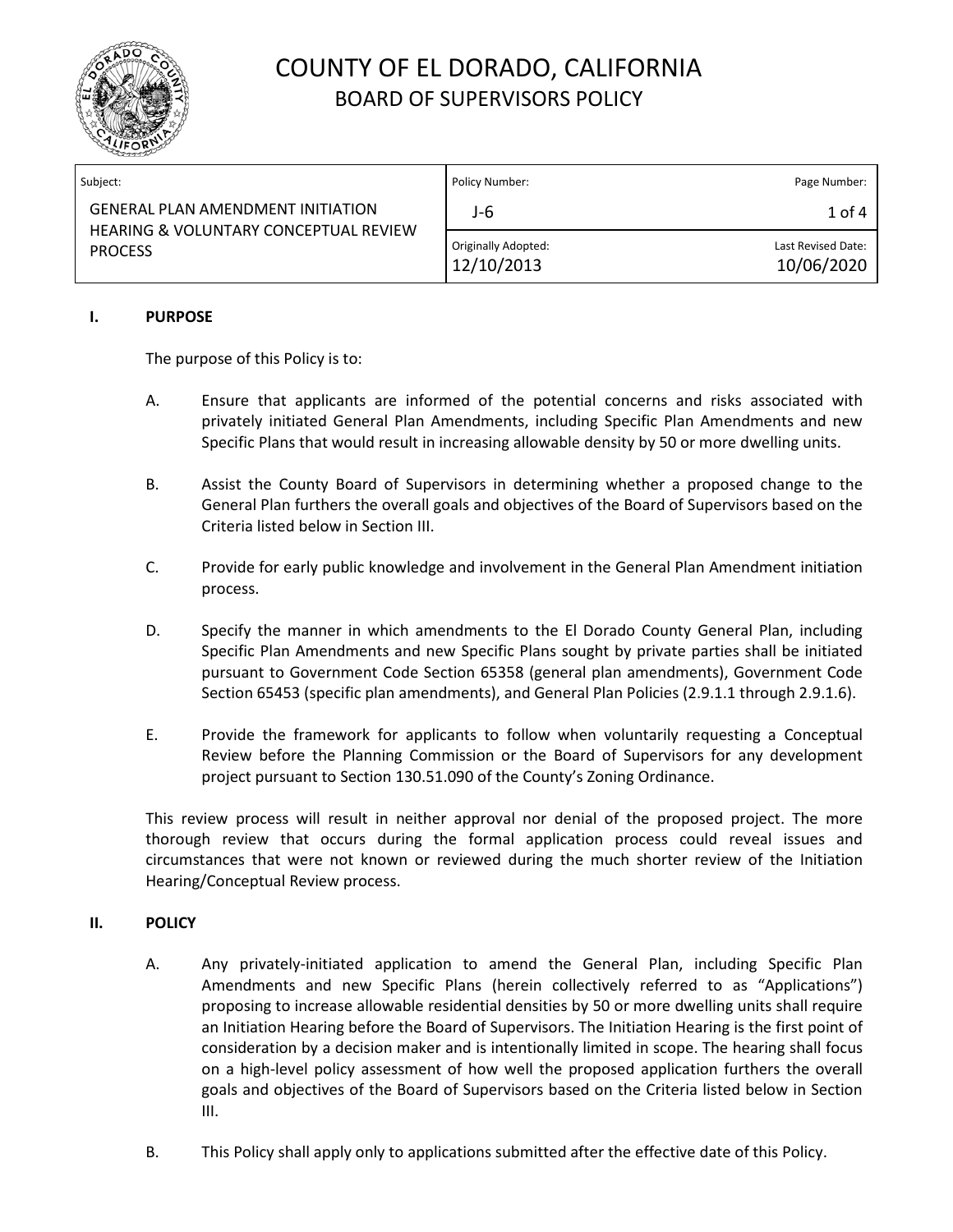

| Subject:                                                                                            | Policy Number:                    | Page Number:                     |
|-----------------------------------------------------------------------------------------------------|-----------------------------------|----------------------------------|
| <b>GENERAL PLAN AMENDMENT INITIATION</b><br>HEARING & VOLUNTARY CONCEPTUAL REVIEW<br><b>PROCESS</b> | J-6                               | 2 of 4                           |
|                                                                                                     | Originally Adopted:<br>12/10/2013 | Last Revised Date:<br>10/06/2020 |

#### **III. PROCEDURE**

- A. Applicants shall submit a complete application to the Planning and Building Department. The completed application shall include, but not be limited to, the following items:
	- 1. A description of the proposed project and General Plan amendment, Specific Plan amendment, or new Specific Plan including a discussion of the elements and policies to be amended, the reasons for the amendment, and how the amendment meets the Criteria listed below;
	- 2. Vicinity and Location Maps;
	- 3. Site plan(s) showing existing and proposed General Plan land use and Zoning designations for the subject property and surrounding properties; and
	- 4. Optional exhibits, such as photographs or aerial photographs.
- B. Once staff has determined the application is complete, a staff report shall be prepared and the application shall be referred to the Board of Supervisors for a hearing to evaluate whether the application meets the criteria identified below. The County will strive to schedule this hearing within 60 days from the date staff determines the application is complete.

Notice shall be provided in accordance with and as outlined in County of El Dorado Zoning Ordinance Section 130.51.050 Public Notice Requirements and Procedures. Public Notice range to be determined by Department Director with a minimum range of a half (1/2) mile. Notice of the hearing shall be provided in the manner required by Government Code section 65091 or as otherwise required by County Ordinance or Resolution.

- C. An application shall be evaluated to determine how well it meets the following Criteria:
	- 1. The proposed application is consistent with the goals and objectives of the General Plan, and/or County adopted Strategic Plan, and/or Board of Supervisors adopted community vision and implementation plan; and
	- 2. Public infrastructure, facilities and services are available or can be feasibly provided to serve the proposed project without adverse impact to existing or approved development; and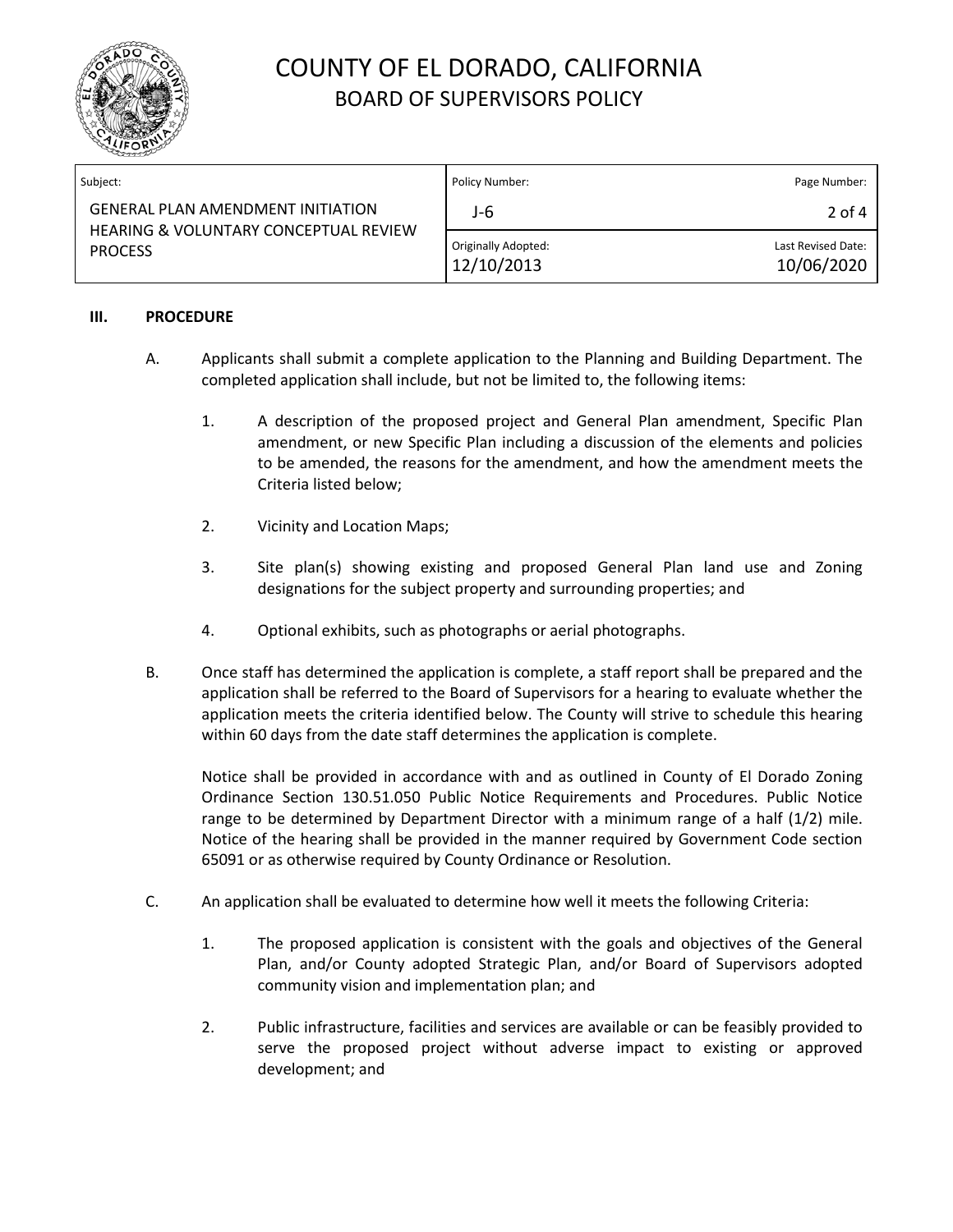

| Subject:                                                                                                       | Policy Number:                    | Page Number:                     |
|----------------------------------------------------------------------------------------------------------------|-----------------------------------|----------------------------------|
| <b>GENERAL PLAN AMENDMENT INITIATION</b><br><b>HEARING &amp; VOLUNTARY CONCEPTUAL REVIEW</b><br><b>PROCESS</b> | J-6                               | 3 of 4                           |
|                                                                                                                | Originally Adopted:<br>12/10/2013 | Last Revised Date:<br>10/06/2020 |

- 3. The proposed amendment provides additional public benefit to the community as compared to the existing land use designation, density/intensity range, plan, or site design. This can be achieved by meeting one or more of the following goals and objectives:
	- a) Increases employment opportunities within El Dorado County.
	- b) Promotes the development of housing affordable to moderate income households earning at or below 120% of the median monthly income for El Dorado County, as defined by the U.S. Department of Housing and Urban Development.
	- c) Provides additional opportunities to retain retail sales and sales tax revenues within El Dorado County.
	- d) Protects and enhances the agricultural and natural resource industries.
- D. Additional considerations for discussion may include, but not be limited to:
	- 1. Level and diversity of community support and opposition;
	- 2. Appropriateness of the proposed size, density and boundary of the project site;
	- 3. Provision of additional benefit to the community;
	- 4. Provision of public facilities;
	- 5. Potential environmental effects; and
	- 6. Future potential zoning and allowed uses.
	- 7. Special consideration to be given to projects within high fire zone areas.
- E. Exemptions

General Plan and Specific Plan amendments necessary to correct technical errors or mapping errors, to facilitate the development of qualified housing projects available to very low- or lowincome households, to protect the public health and safety, to comply with changes in state or federal law, or that propose to increase allowable density/intensity by less than 50 dwelling units are exempt from the provisions of this Policy.